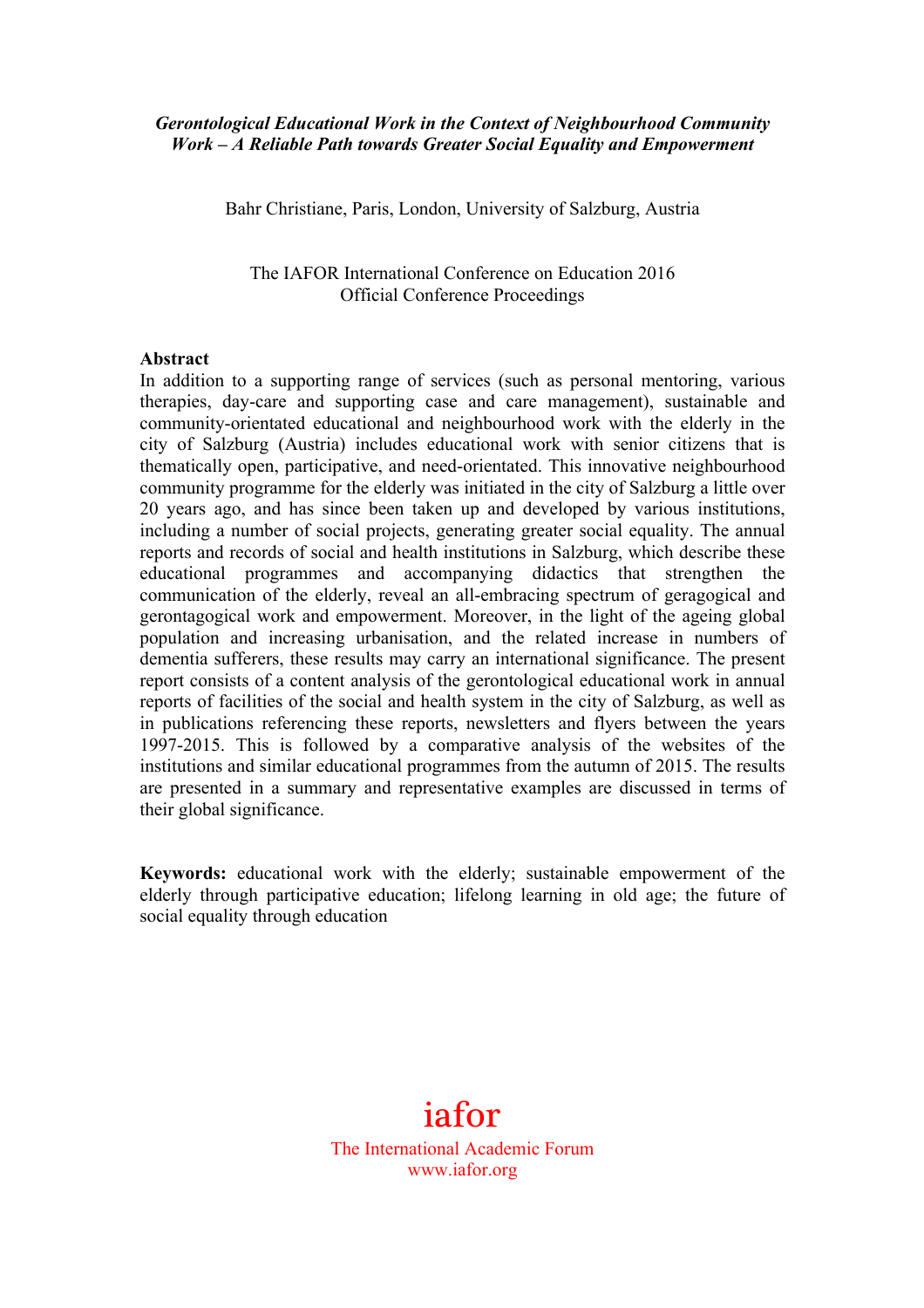## **1. Introduction**

In this paper I will describe the origins and development of educational schemes for the elderly within neighbourhood community programmes in the city of Salzburg, Austria. I will show that these systems of support for senior citizens and the educational programmes offered make a significant contribution to greater social justice, sustainable age and ageing, and the empowerment of elderly people. Last, but not least, I want to consider the significance of the results of my content analysis for rapidly expanding mega-cities throughout the world. In the face of world-wide urbanisation these findings could serve as a valuable source for facilitating the quality of life for a wide range of (senior) citizens in many places. – Here, the newly deductively developed "person-centred model of integrative education, health, culture and social services within the context of community-oriented district work" is presented. – For better understanding the English translation of the original German terms is given – if possible – in square brackets next to the (bibliographical) references in the following text.

## **2. Methods**

The details I present are based on a qualitative content analysis (Mayring, 2010) of annual reports from selected institutions within the social and health sector – located in the city of Salzburg – between 1997 and autumn of 2015, additional data drawn from the websites, flyers – a comprehensive collection hereof is available to the author – and newsletters of these institutions, as well as relevant personal notes and secondary literature (cf. Bahr, 1999; Bahr & Hagleitner, 1998; Österreichisches Rotes Kreuz, 2004; Kolland, 2005; Stadt Salzburg, 2015; etc.). The here presented results are only a representative, on educational focused, topical snapshot and are part of a larger, qualitative research project, which is concerned with the development of community-oriented and district-focused work in the field of social- and health-care as well as its integrative cultural and educational work within the context of the city of Salzburg.

## **3. Results**

In the present report the results of the content analysis are summarised. Furthermore, an exemplary selection of model projects will be given. First of all, the integrative as well as explicative educational work with elderly people in progressively designed facilities will be specified. This explanation is followed by the description of further development in this innovative work area until autumn 2015. Based on the gained results a deductively developed and internationally valid theoretical frame model of optimised, district and community-oriented educational work with and for elderly people will be formulated.

## **3.1. How did it all begin?**

Agendas of high-quality city development and social housing have been of great importance for the city of Salzburg for the last 30 years (Gutmann, 1990; Stadt Salzburg Magistrat, 2013). – Due to this attitude of innovative urban development as well as concerns for the preservation of traditional values by the political decisionmakers, attempts were made to do justice to the different population groups, their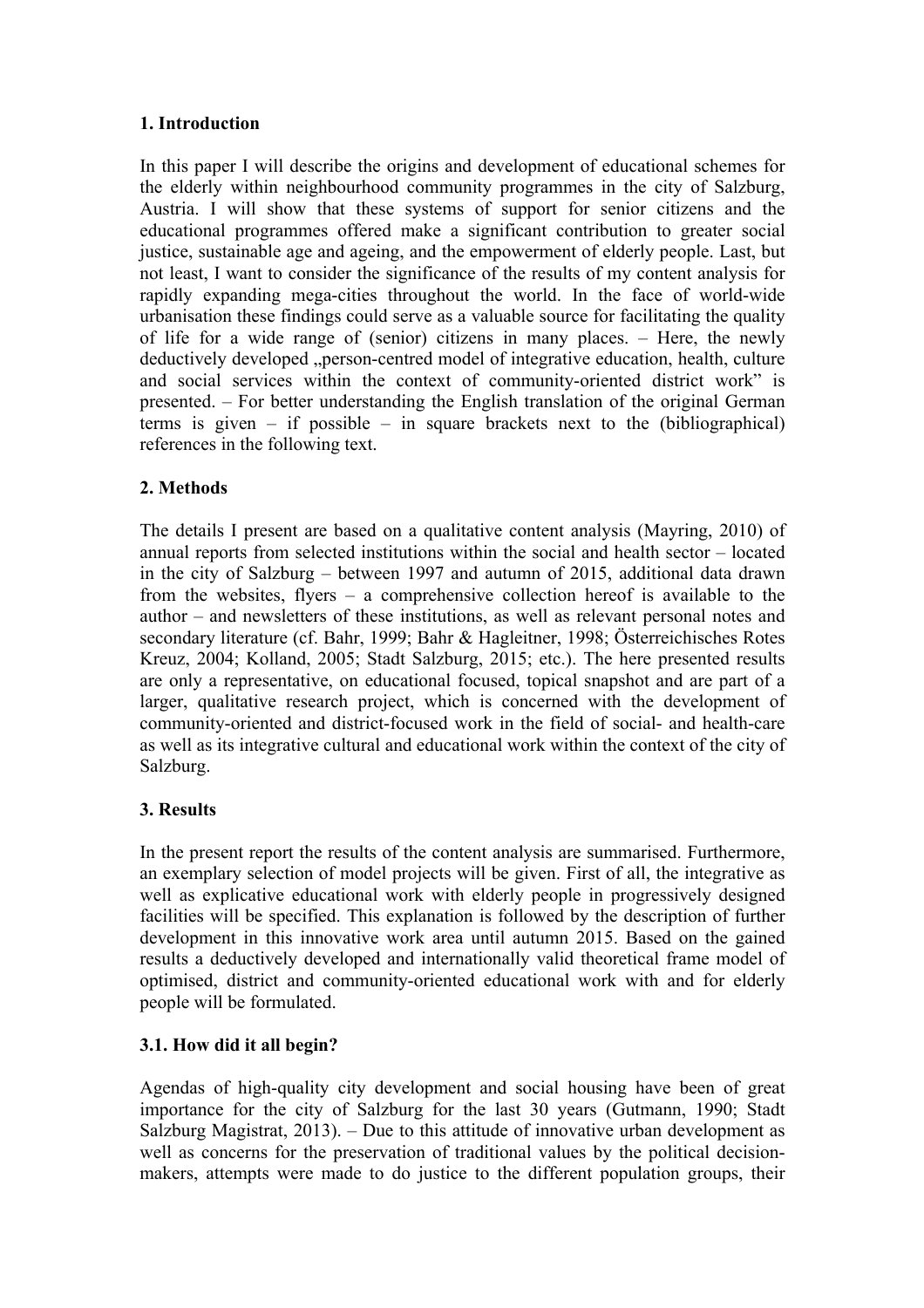democratic consultation and competences of direct participation. Even in the 1980s an innovative project of social housing, called "Forellenwegsiedlung" [Forellenweg Estate] was developed and erected in Liefering, a district at the northern area of the city. Development was finished in 1989, when the estate was ready for occupation. Here, the codetermination and active participation of citizens in this newly erected estate on the Forellenweg [Forelle = trout, Weg = path] was emphasised by the founding of a "Residents' Association as Advocacy Group" (Lieferinger Post, 2009, p. 3) on the  $4<sup>th</sup>$  July 1989. A further goal was the long-term, creative and generationspanning interconnection, which would also be made possible and further strengthened by this group.

A further point of interest from the perspective of urban development and the policymakers were projections of the expected, pronounced increase of elderly people within the coming decades, which were already available in the 1980s. This required planning steps, even in Salzburg, and a connected, urgent requirement to meet the demands of additional infrastructure of corresponding services for elderly people, as well as for people in need of long-term care and support.

This also demanded the consideration of grass-roots democracy planning and implementation steps, whose common goal was the optimal supply structure. This structure included on one side the development of educational, social, advisory and cultural programmes for elderly people while on the other side, guaranteed socialmedical services of activating, therapeutically, rehabilitative, supportive and relieving help and support.

## **3.2. The Social and Health Centre Gnigl – "St Anna"**

In the 1980s the city of Salzburg had a very extensive system of residential geriatric care, mostly in the form of retirement homes. What was missing however was a similarly well-developed ambulant system for the provision of care, education, health and social services for elderly citizens. Thus in the late 1980s the authorities determined to establish a facility for neighbourhood community work with a geriatric focus. A well known, centrally located, unused building in the suburb of "Gnigl" was chosen. The city council of Salzburg renovated the site with view to creating a location offering day-care, physiotherapy, chiropody, therapeutic baths, social counselling, and various educational and communicational events. In 1992, under the locally recognised name of "St Anna", the Social and Health Centre Gnigl opened its doors. This facility was principally open to all age groups, but was intended to focus primarily on the needs of the elderly and on aspects of gerontological prevention. These priorities underlay the initial development of the theoretical basis of this institution as an "Integrated Health Care and Social District", as it was described in a handbook published by the Austrian Federal Health Institute (Österreichisches Bundesinstitut für Gesundheitswesen, 1993).

The Social and Health Centre Gnigl (Bahr, 1999; Bahr & Hagleitner, 1998), therefore, offered not only health orientated services such as physiotherapy, gymnastics for the elderly and therapeutic baths, but also possibilities of assistance and activities – such as in the context of day care. Moreover, there was counselling on health, education and social issues, which made it possible to network and helped to provide necessary services for senior citizens in terms of case management. Furthermore, regular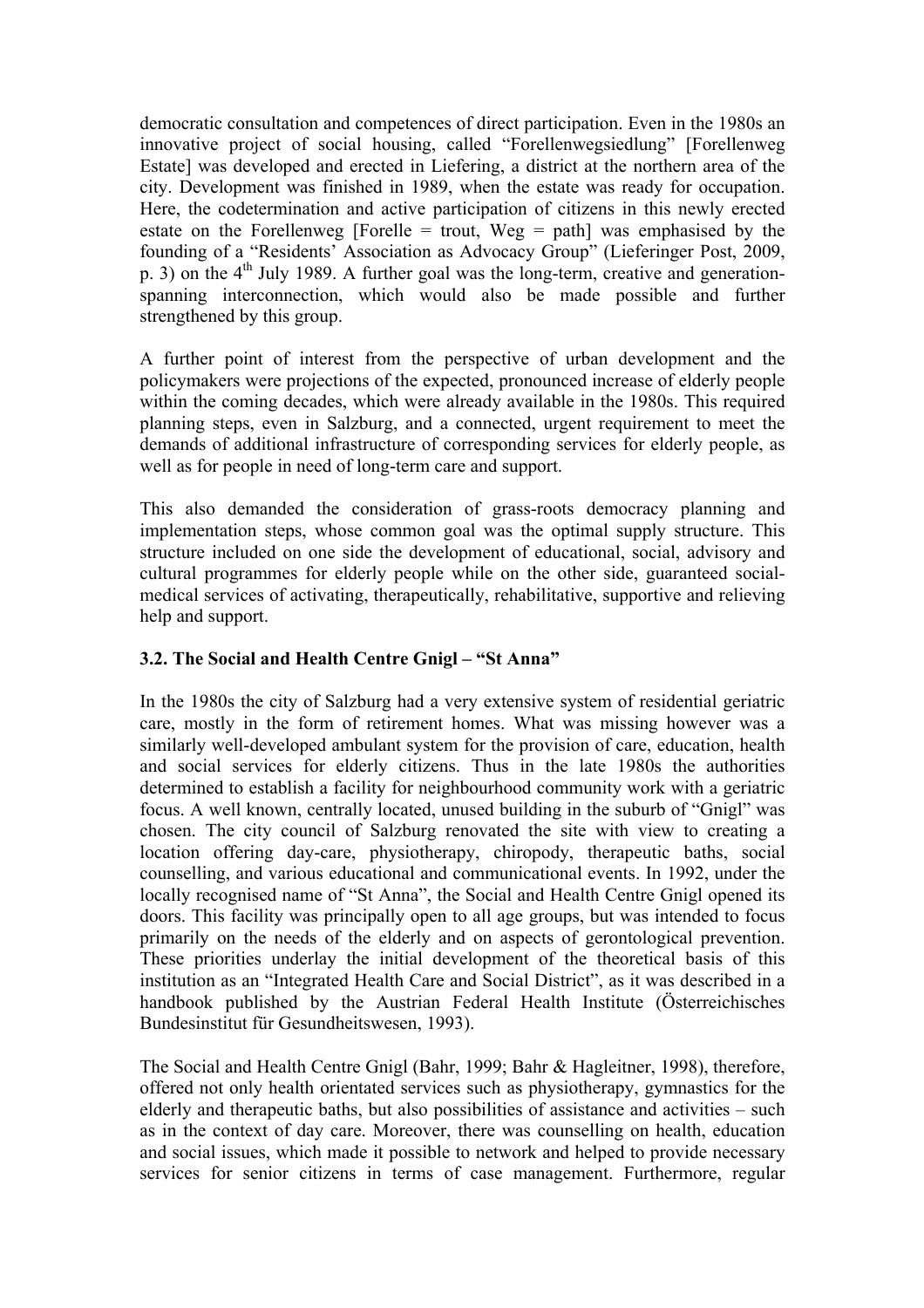"follow-up care" took place, meaning that elderly people were visited in their homes by staff of the Centre. This advisory contact, in turn, was closely linked with the regular educational programmes, as during these home-visits senior citizens were invited to events in the Social and Health Centre Gnigl, or were reminded of regular educational activities. In this way, the individual educational events and programmes of the Centre were easily accessible and low-threshold. Last but not least, in the Social and Health Centre Gnigl there was an important clearing house which examined local and regional care-demand (Bahr, 1999, p. 72), as it revealed by analyses of the on going records of the employees' activities, as well as the numerous issues, interests, problems and needs of the visitors. Moreover, this data fed directly into the development of the specific educational programmes for senior citizens. The elderly therefore received strengthening support in the form of lectures, at communicative events (Sozial- und Gesundheitszentrum Gnigl, 2001), in culturally centred neighbourhood initiatives, or just in form of a valuable conversation. In this context I want to particularly stress the intensive and exonerative work with fostering relatives as well as the regular discussion groups in the context of biographical work. The latter were based on both practices drawn from "Oral History" (Assmann, 1999; Obertreis, 2012) and according to the concept of "Guided Autobiography Groups" (GAB) (Birren & Deutschmann, 2005), and were following specific thematic premises.

In the Social and Health Centre Gnigl, locally recognised as "St Anna", educational opportunities were not restricted to publicly advertised courses, talks, seminars, events and intergenerational meetings, but also offered implicitly through thematic initiatives in other socio-medical areas. One example is the conversation in the "Café Alzheimer" (Sozial- und Gesundheitszentrum Gnigl, 2000). This was a long-term event series held in the centre's café, which created an informal setting for those interested in learning about Alzheimer's Disease or seeking to share their experiences of it. Participants included those caring for relatives seeking more information about dementia of the Alzheimer's type (DAT), people experiencing sudden and repeated amnesic aphasia who feared developing dementia themselves, and others attending out of curiosity or professional interest. In a comfortable setting with good food, participants could inquire and learn about a disease that is particularly worrying for sufferers and their carers. They learned about the most common symptoms in different stages of the disease and possible distinguishing features from other forms of dementia und depression, along with further important information. In addition participants were introduced to socio-medical treatments and gained an understanding of the importance of targeted help for caring relatives, whose health must also be considered. – Here, the individual exchange of experiences between interested and affected persons and relatives played an important role. Many found comfort, understanding and encouragement for their daily lives and found strength through offers of help. They learnt something for themselves and for their relations with others.

The educational programmes in the Social and Health Centre Gnigl always placed great emphasis on inspiring talks and events and included topics such as prevention, strengthening of individual well-being, humour and relief as well as empowerment and the promotion of health through information as well as giving room to encouraging conversation. Some of these educational events and in courses, in which this was implemented, had titles such as: "Relaxation and meditation", "Tai chi –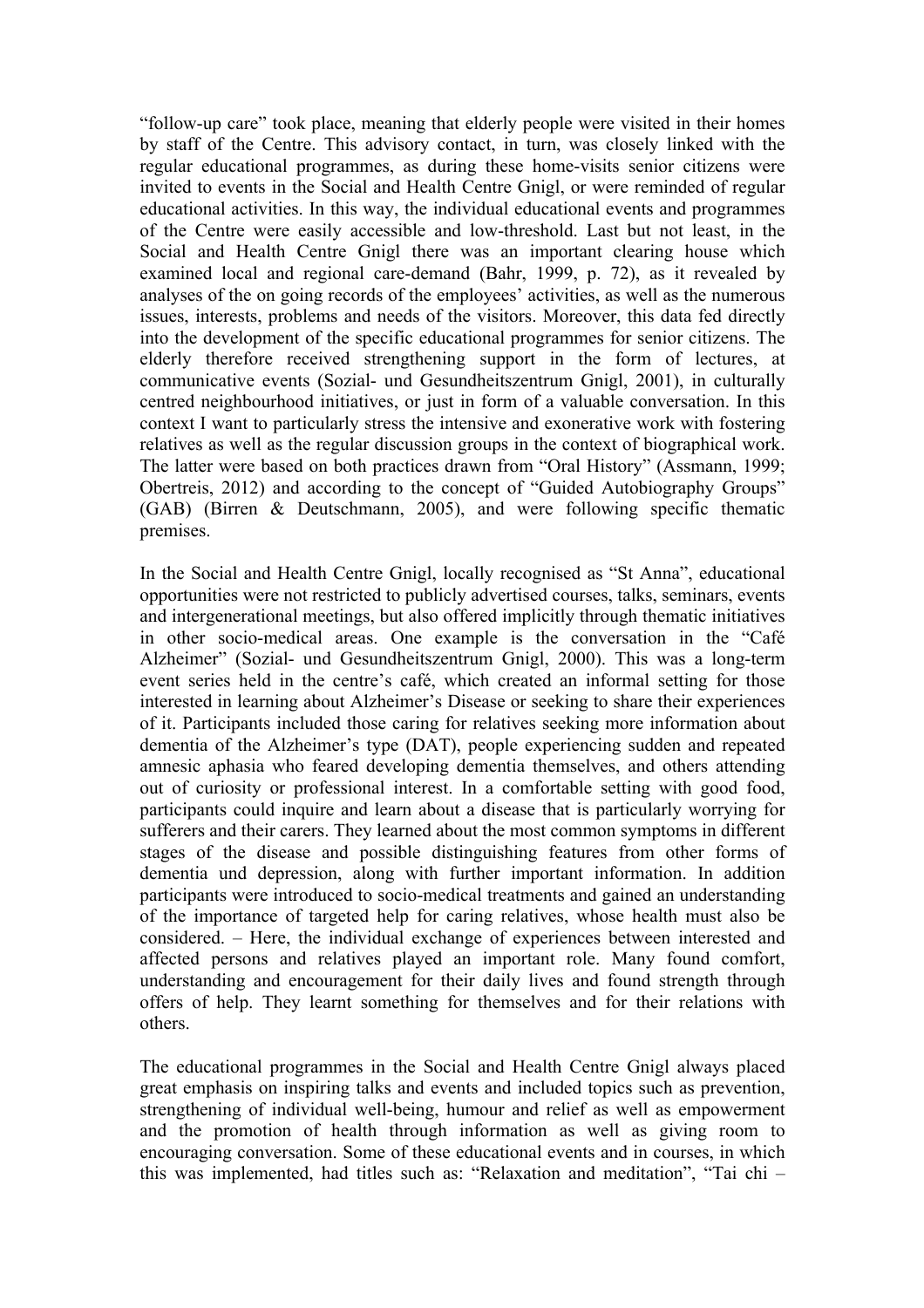qigong", "Self-awareness therapy", "Senior dance", "Senior gymnastics", "Functional spinal gymnastics", "gymnastics" according to the motto 'Everything in life is movement'", "Weight Watchers", and classes leading to a "Qualification as a Clinical Health Psychologist", and more. A further programme covered the preventive and elucidating initiative "Violence against the Elderly" (Bahr & Hagleitner, 1998, pp. 27- 28). Additionally, the educational-based range of events included the course "Painting fabulously" and "With joy into the spring", the seminar "In dialogue with my body, in dialogue with myself", "Postural gymnastics" specifically for elderly people (Sozialund Gesundheitszentrum Gnigl, 2001), the course "Feldenkrais" as well as "Encountering art" according to the motto "Insights into the museums of Salzburg" (Sozial- und Gesundheitszentrum Gnigl, 2000) and the concert series "Tones and texts in the SGZ" and "Tea-time & music". Specifically biography-orientated series of events with elderly people further included the regularly happening discussion groups "My life with and without God" and the workshop "Seldom laughed so much! Anecdotes by and with elderly people" (Sozial- und Gesundheitszentrum Gnigl, 2000, 2001).

In summarising the results of this integrative sector of education in "St Anna", I want to reiterate that the activities in the Social and Health Centre were generally open to all age groups. However, in the first ten years the events offered, the courses, encounter concerts and in some cases exhibitions and the social and health-related services, were orientated mainly towards the needs of elder citizens and their wellbeing. This was intended by the policies of the city council and therefore partly funded by subventions from the community budget. Only later did new policies lead to opening the programmes of the Centre increasingly to other age groups, which had an immediate effect on the gerontological educational programmes.

## **3.3. The Health and Social Network of the Red Cross and its Adult Educational Initiative called "Wicht!g" – "Important"**

Gradually similar projects and centres developed in other quarters of the city. One such example is the "Health and Social Network of the Red Cross" (Österreichisches Rotes Kreuz, 2004) in the city of Salzburg, which opened a couple of years later. Like "St Anna" it offered ambulant services, case and care management and networking as well as open educational programmes for all. In addition the Networks staff took their senior-focused neighbourhood programme initiative a step further by exclusively planning together with elderly people from the region. In cooperation with a parochial educational institute called "Katholisches Bildungswerk" [Catholic Education Service] and with the help of its range of contributors in staging regular meetings, interesting topics were chosen and developed, and then the current educational programme was decided together. This initiative of participative educational programme was called "Wichtig" ["Important"] and written with an exclamation mark instead of the second letter "i" – thus "Wicht!g". It met with great approval and was advertised in particular through word-of-mouth advertising by the participating seniors, who also distributed flyers which had been printed for every single event. In this way many elderly citizens found their way to the Health and Social Network of the Red Cross. Meeting in this low-threshold way allowed them the dissemination of further offers and information, thus enabling elderly persons to access necessary services, counselling, medical aids and resources.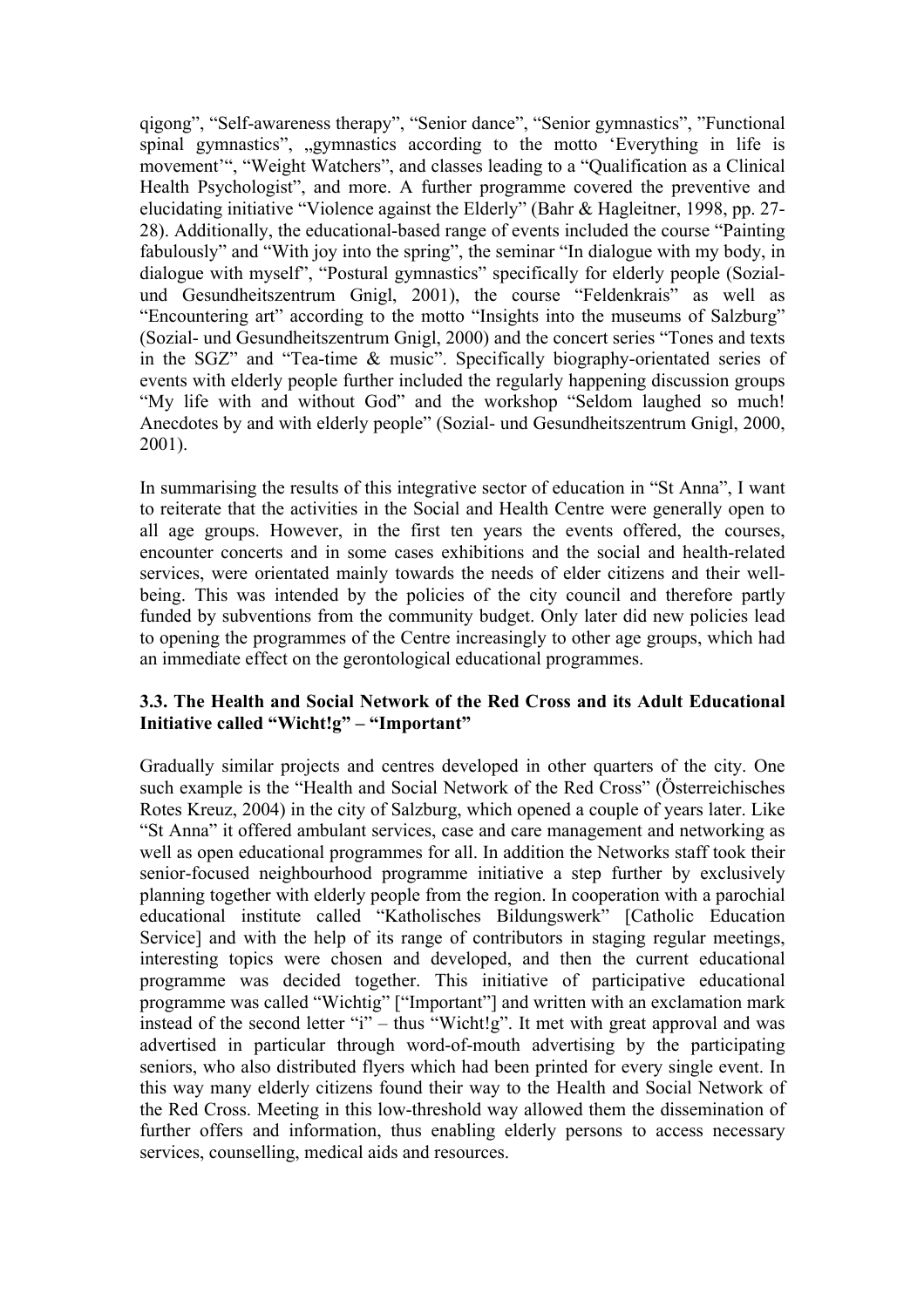The activities of the "Wicht!g" – or "Important" – initiative was evaluated by an Austrian-wide educational study and cited as a "Good-Practice-Project". Therefore, it was described in detail within its publication about "educational chances for elderly people" (Kolland, 2005, pp. 159-165). In the publication, the fact was highlighted, that "due to the large proportion of women in the addressed target group, it is also the goal of the organisers to cover topics focusing on women. Even though religious topics are addressed, the series of events is laid out interdenominational." (Kolland, 2005, p. 160) And with regards to sustainable aspects it was noted that: "Sustainability is given through the fact, that the project has been very successful for three years. A Part of the elderly people visits the events on a regular basis. The ability for self-tuition is strengthened by new topics being discussed and participants can think about them." (Kolland, 2005, p. 164) (Note: both quotes have been translated from German into English.)

The educational events offered included topics such as "I quite like being old – how older people can shape the later parts of their lives" and "Activity at an older age – joy of living through activity" (4-part series). Furthermore, "With the bike to the end of the world (Finisterre) – How I experienced the pilgrim's way to Santiago de Compostela", "Simply homespun remedies for colds", "Happiness is no question of age", "Ways of silence", "Cooking and seasoning with medical herbs", or "Pain affects the entire person", and so on. – All events took place between 14:30 and 16:00 and after the talk, there was the opportunity for a pleasant get-together and the personal exchange of ideas, while having coffee and cake or a beverage and a sandwich. While single events had an entry fee of 2.50 or 3.00 Euro per person as well as 4.50 Euro for couples between 2002 and 2005, this made attendance also possible for less affluent people. Furthermore, there were also driving services for persons with restricted mobility to the event and back. This service was also provided and organised by employees of the Health and Social Network, if required and after advance reservation, and only cost a contribution towards costs of 1.50 Euro per ride.

Like "St Anna" in Gnigl, the Health and Social Network of the Red Cross also served as a counselling point and platform for socio-medical services and was located in the same building as a day care centre for needy elderly citizens, which was also run by the Red Cross. – And the Health and Social Networks educational programmes (with the elderly) also took place within the context of other activities, such as a self-help group for rheumatism-patients, the self-help group for fibromyalgia-patients, or the self-help group for diabetics, and last but not least the self-help group for foster carers, who attended as regular visitors in the day care centre. Many topics find place within such an educational framework: such as knowledge about a healthy and easy to prepare diet, facts about diabetes, rheumatism or the different forms of dementia, to the importance of purposeful body movements for elderly people, information about medicines and their possible side effects, medical herbs, correct and ergonomic lifting methods, decubitus prophylaxis and many more. – For those and further events, leaflets were provided for free at the venue and were also handed out in counselling interviews and at other events.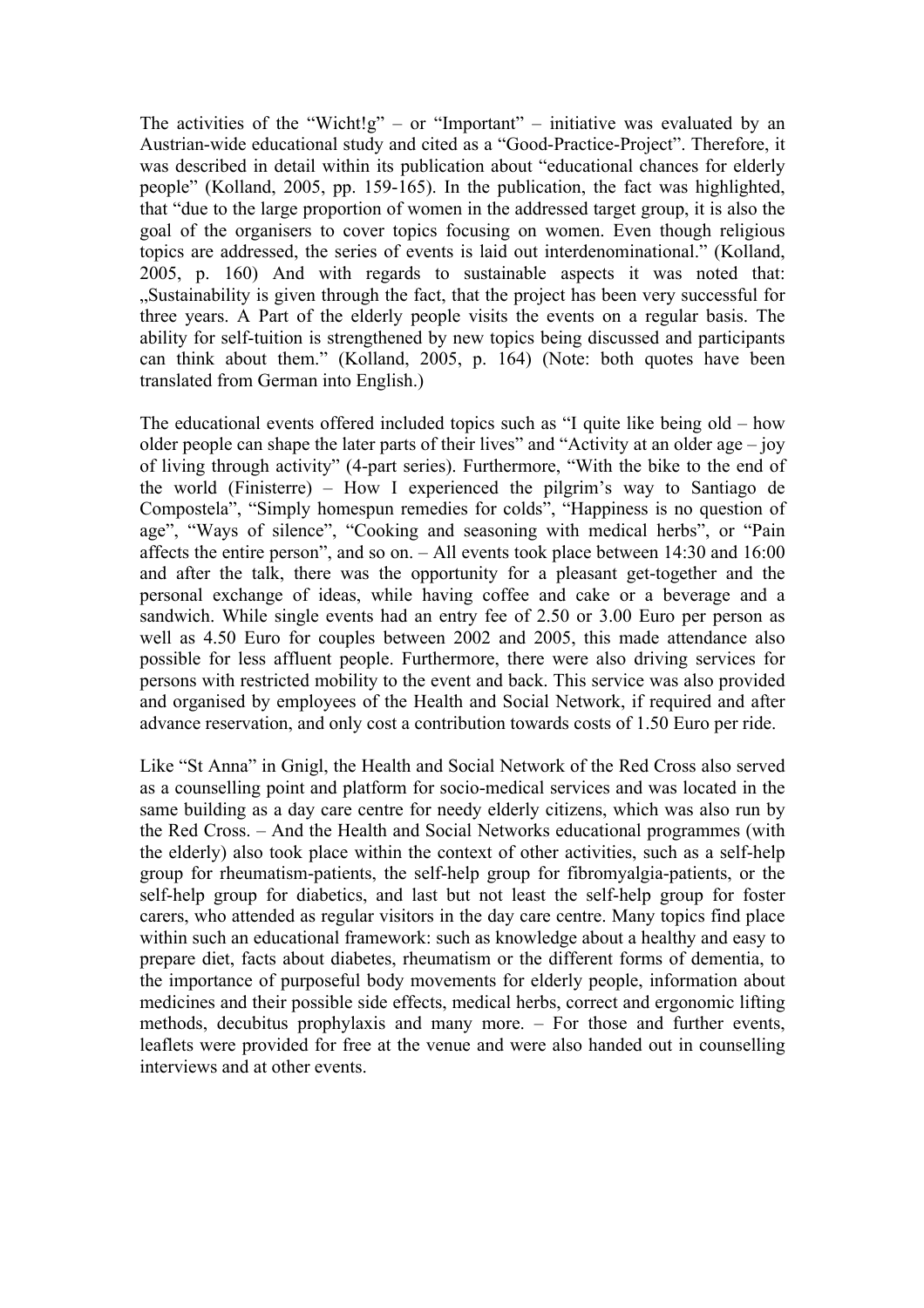## **3.4. From Diversity of Services for the Benefit of Mainly Elderly Persons to Homogeneous System Structures for Citizens from all Generations and Migrants**

In this way and similarly ways, a valuable network of councelling points and different providers of socio-medical services was established over the years in different quarters of the city. And after these successful years, the city council began ground work on a new path that sought to transform the sectors of local community into a structure of so called "Bewohnerservice-Stellen" (short form: BWS), namely "Citizen's Service Offices" (CSO), whose key activities were no longer prioritising elder citizens. Now all age groups were addressed simultaneously and the increasing needs of migrants were more closely considered.

Inter- and intra-generational opportunities thus led to greater social justice, participation and concerted empowerment of residents in their areas. A look at the topics of events offered by Citizens' Service Offices also shows that the need for a comprehensive understanding of sustainability and sustainable development in the social and local community was also taken into account. In the re-founded "Citizen's Service Office Gnigl  $&$  Schallmoos" – with reference to the two quarters of the city of Salzburg of the same name – educational programmes included lectures such as "Mobile telephone and computer-training for elderly citizens", and the course "German for beginners", "Inter-cultural meeting: focus on communication and exercise for women, whose first language is not German", "Supporter meeting for refugees", "Social dining – cooking and eating together in the Citizens' Service", "Parent-Child-Meeting for the little ones", "Gymnastics for 50+", "Open sky' in the Citizens' Service", "Learning support for school children" and more (Diakoniewerk Salzburg, 2015).

Meanwhile the greater part of day care services for needy elderly people was transformed from the previously integrated system of social and healthcare into separately organised services and offices. Aspects of day care and fostering were rather separated from programmes for the more active elderly and the Citizen's Service Offices, which affected educational opportunities in this concern. Sociomedical services were no longer offered or executed in an integrative manner within the institution as before, but expected to be taken on separately by other providers. Moreover, the Citizen's Service Offices concentrated on counselling, networking and improving people's communication flow. In addition, an official position was created by the city council to coordinate all established Citizen's Service Offices in different quarters of the city and the different institutions. This also involved the coordination of specific events in different quarters, such as, for example, the popular "Repair Cafés" (Stadt Salzburg, 2015, pp. 18-19), where people of different age groups and (former) professions met to repair broken household items and electrical equipment rather than throwing them away. The latter can be expressly specified as sustainability put into action and innovative practical educational work, in which experiences and matured knowledge are employed in an appreciative way and given to others constructively. It made encounters possible in which people learnt from one another. – In the end, this generated a completely new structure and culture of neighbourhood cooperation in the quarters running the events, within which the educational programmes with elderly people had to be newly positioned.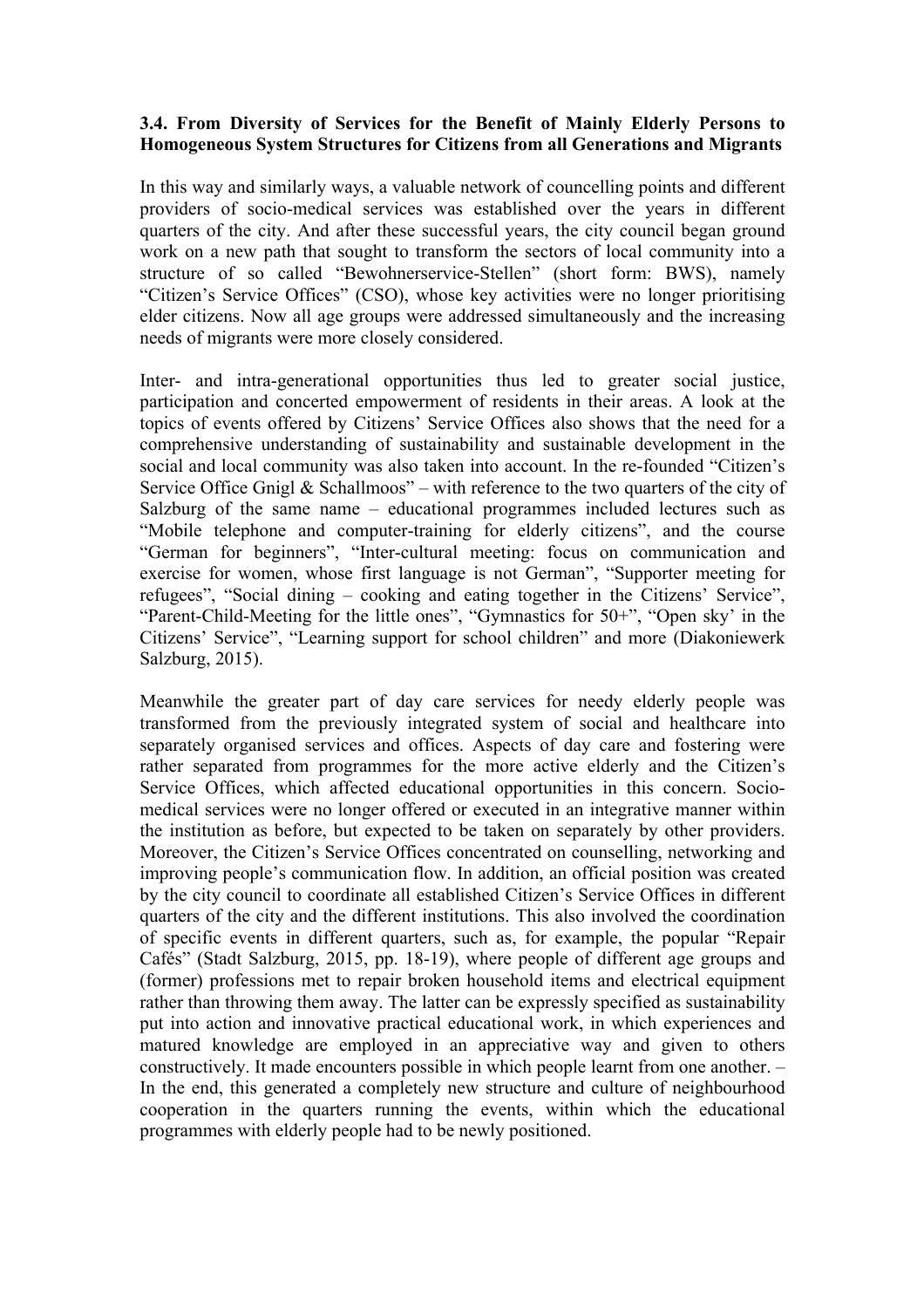## **3.5. Results as Chance for Structural Development in (Mega-) Cities**

The experiences of the programmes presented here carry great potential. Potential, that – as was shown – is realised today in different ways in Salzburg. This could be taken up in many places, albeit in slightly adapted forms, and in terms of inter- and intra-generational issues. Furthermore, it could be used in even more educational, cultural, health, social and general contexts. It is a potential that could lead to greater social justice concerned empowerment and to a more generationally bonded and sustainable life for all. – In this context I think specifically of urgent necessary, sustainable development processes in the continuously growing mega-cities of the world, with huge slums, which require the establishment of regional and supporting infrastructures. Moreover, thought has to be given to the following aspect: How will, for example, elderly or needy people, or the dramatically increasing number of patients suffering from dementia around the world and their relatives, or the many diabetics and their socio-medically trained helpers in these mega-cities and regions in the future find access to a system of education, counsel and care that adequately supports them? And how will older and interested younger people find these pathopening educational opportunities and training programmes, opportunities that would allow each of them a fundamentally more dignified and better health? We know today that a person in central Europe will on average live a more contented life, work longer, and require care only later in life, the more educated he or she is (W. Lutz in an interview, quoted by Kretschmer, 2012).

Reflecting on the gained, qualitative research findings of the present project, a deductively developed, theoretical model will be presented here after, in which education can be seen as an implicit, explicit and intergenerational process and therefore be very useful for successful ageing. This theoretical approach is called "person-centred model of integrative education, health, culture and social services within the context of community-oriented district work" and is compatible on an international level. A theory-based and practice-oriented implementation, which can be used in the practical day-to-day work, is therefore called "integrative centre for person-centred district work with education, health, culture and social services". – It could be given this name or be regarded as a professional, content-related description and be given its own designation.

Based on positive empirical values of the Health and Social Network this could simply be called "The International Health and Social Network" in Salzburg, with the abbreviated form IHSN. Depending on sponsoring organisation and region it would be possible to add the name: for instance IHSN of the Red Crescent Bangladesh in Dhaka North City Corporation" or "IHSN of the Indian Red Cross in Central Dehli". Naturally, the name could vary, depending on the sponsoring organisation. – It is used as a contact point as well as hub for important concerns, questions and information, consultation and helpful networking in the context of current educational, health and support requirements as well as required case and care management, if needed. Furthermore, it serves as providing institution for varied educational events, apprenticeships and in-service trainings and concrete, social-medical services such as physiotherapy, ergo therapy, psychotherapy, social consultation and day care as well as connected activities, such as support group for caregiving relatives, diabetic patients and much more. This platform and contact point of local communityorientated opportunities and information also encompasses sectors such as visitation,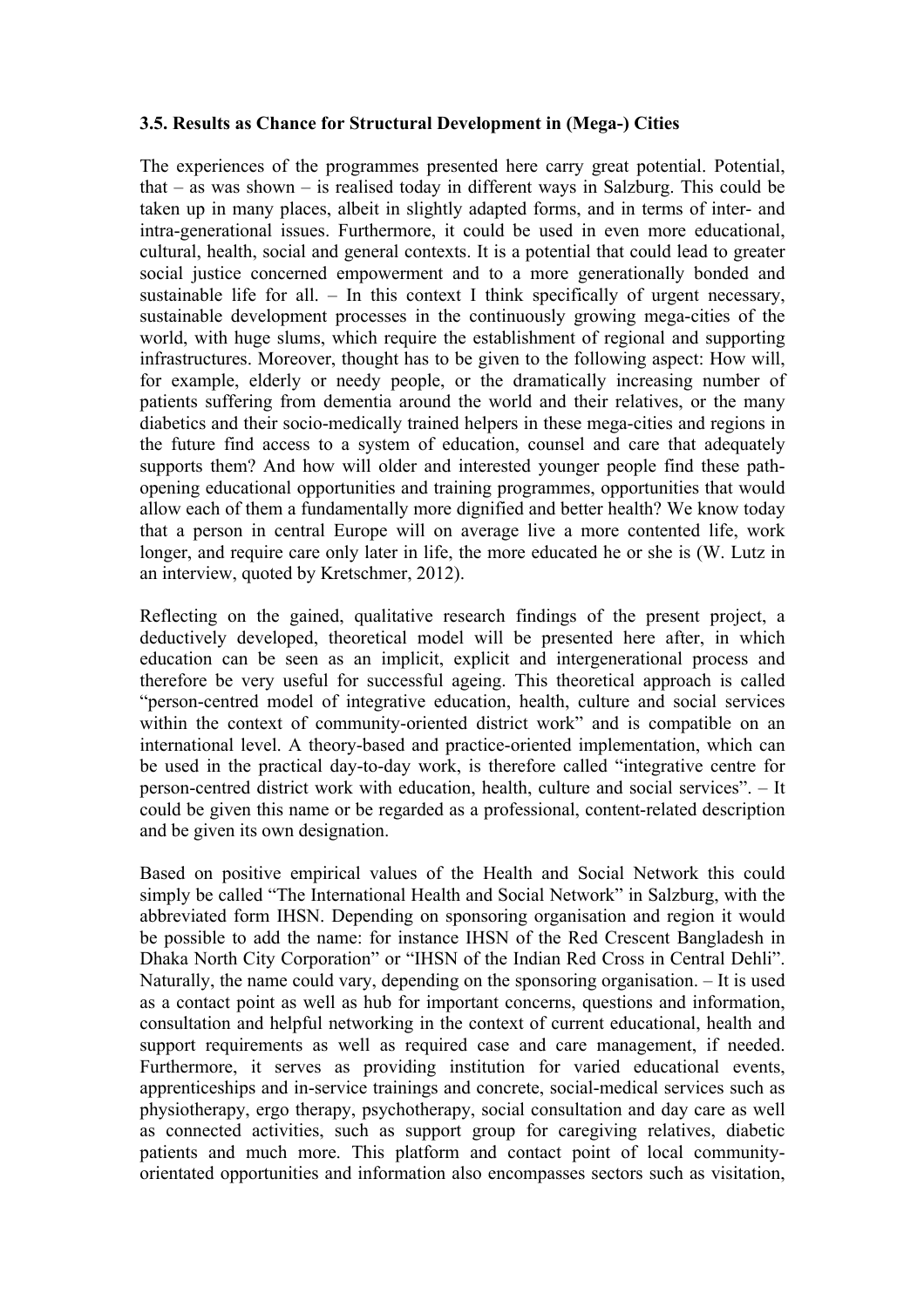ongoing social, educational work as well as numerous possibilities of communication, theme-specific cultural and information events, exhibitions, courses and concerts. Moreover these centres are designed as humanitarian meeting points, including a "Citizen's Café", which offers socially affordable lunch menu for (elderly) people, besides its standard food and drinks. In addition, cafés and additional function rooms serve as meeting points for communication for people from different generations and varied social groups at district festivals and educational events.

Please find further differentiation, arguments and explications in further publications of the author, if required.

## **4. Conclusion**

The results of the study have shown that educational programmes for elderly people, if they are embedded in community-orientation and are integrative, networked and regional, will contribute positively by strengthening the self-confidence, commitment and personal quality of life. Moreover, they make important, health-based methods of prevention accessible, enable social-medical support and care services and promote grass-roots democracy future prospects and the active participation of citizens. This also strengthens the dialogue between generations and enables diverse methods of sustainable living, sustainable development and peaceful interaction.

I want to close with the words of the Anglican Archbishop and winner of the Nobel Peace Prize, Desmond Tutu, who said: "Hope is being able to see that there is light despite all of the darkness." (Brainy Quote,  $2016$ ) – Easily accessible training institutions, and sustainable alternatives of education within the context of local community neighbourhood programmes and the integrative social and health institutions connected to them, can unlock many further educational initiatives for young and old. Moreover they can connect people with numerous services, bring greater hope and real opportunities, more commitment, co-determination, participation and targeted empowerment – and could thus bring fairness and greater social justice – in the developing regions of this world.

For any questions, please feel free to contact me in my practice for psychotherapy, supervision and coaching: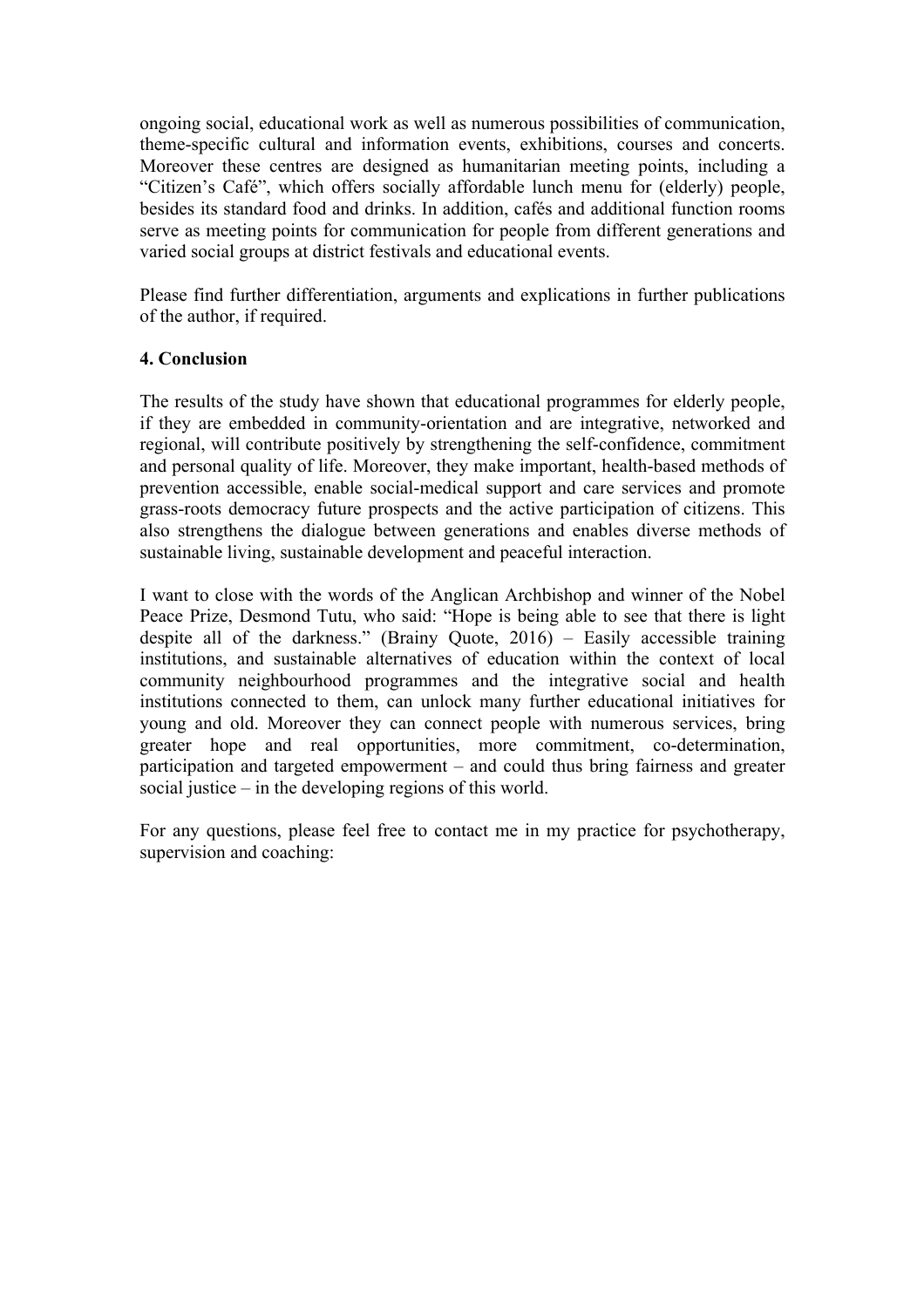**References** [English translation given in square brackets.]

Assmann, A. (1999). *Erinnerungsräume. Formen und Wandlungen des kulturellen Gedächtnisses* [Memory Spaces. Forms and Changes of the Cultural Memory]. München: Verlag C.H. Beck [publishing house C.H.Beck].

Bahr, C. (1999). Entwicklungspsychologische Möglichkeiten im höheren Lebensalter am praktischen Beispiel des Sozial- und Gesundheitszentrums Gnigl [Prospects of Developmental Psychology in Old Age based on the Example of the Social and Health Centre Gnigl]. *Person. Zeitschrift für Klientenzentrierte Psychotherapie und personzentrierte Ansätze* [Person, Journal of Client-centred Psychotherapy and Person-centred Approaches]*, 3* (1), 69-75.

Bahr, C., & Hagleitner, H. (1998). *Dem Alter(n) mit Freude begegnen. Jahresbericht des Sozial- und Gesundheitszentrums Gnigl 1997* [Encountering Ageing with Happiness, Annual Report of the Social and Health Centre Gnigl]. Salzburg: Dachverband Soziale Dienste/Offsetdruck [Umbrella Organisation of Social Services/Offset Printing].

Birren, J.E., & Deutschmann, D.E. (2005). Guided Autobiography Groups (pp. 191- 204). In B. Haight & F. Gibson (Eds), *Burnside's Working with Older Adults: Group Process and Techniques* (4th Edition). Boston, Toronto, London, Singapur, Sudbury/MA: Jones and Bartlett Publishers. Available online at:

https://books.google.at/books?hl=de&lr=&id=e6PuDHnodGAC&oi=fnd&pg=PA191 &dq=Guided+Autobiography+Groups&ots=esQhdDk8U8&sig=2kRUeywvjvJ8hDZa GH1WhZZZt-s#v=onepage&q=Guided%20Autobiography%20Groups&f=false (Access Date:  $12^{th}$  December 2015)

Brainy Quote (2016). Desmond Tutu Quotes. – "Hope is being able to see that there is light despite all of the darkness." Available online at: http://www.brainyquote.com/quotes/quotes/d/desmondtut454129.html (Access Date:  $9<sup>th</sup>$  January 2016)

Diakoniewerk Salzburg (2014). Bewohnerservice Gnigl und Schallmoos [Citizen's Service Office Gnigl and Schallmoos]. *Gnigl & Schallmoos aktuell, 1*.

Diakoniewerk Salzburg (2015). Bewohnerservice Gnigl und Schallmoos [Citizen's Service Office Gnigl and Schallmoos]. *Gnigl & Schallmoos aktuell, 3*.

Gutmann, R. (1990). *Gemeinsam planen und wohnen: 'Entwicklung sozialen Lebens' am Beispiel der Neubausiedlung Salzburg-Forellenweg* [Planning and Living Together: The ,Development of Social Living' based on the Example of the new housing estate Salzburg-Forellenweg]. Salzburg: Verlag Grauwerte im Institut für Alltagskultur [publishing house Grauwerte at the Institute for Everyday Culture].

Katholisches Bildungswerk Salzburg (2012). *Treffpunkt Bildung – Programm*  [Meeting Place Education – Programme], *3*, September 2012 – Februar 2013 [September 2012 – February 2013].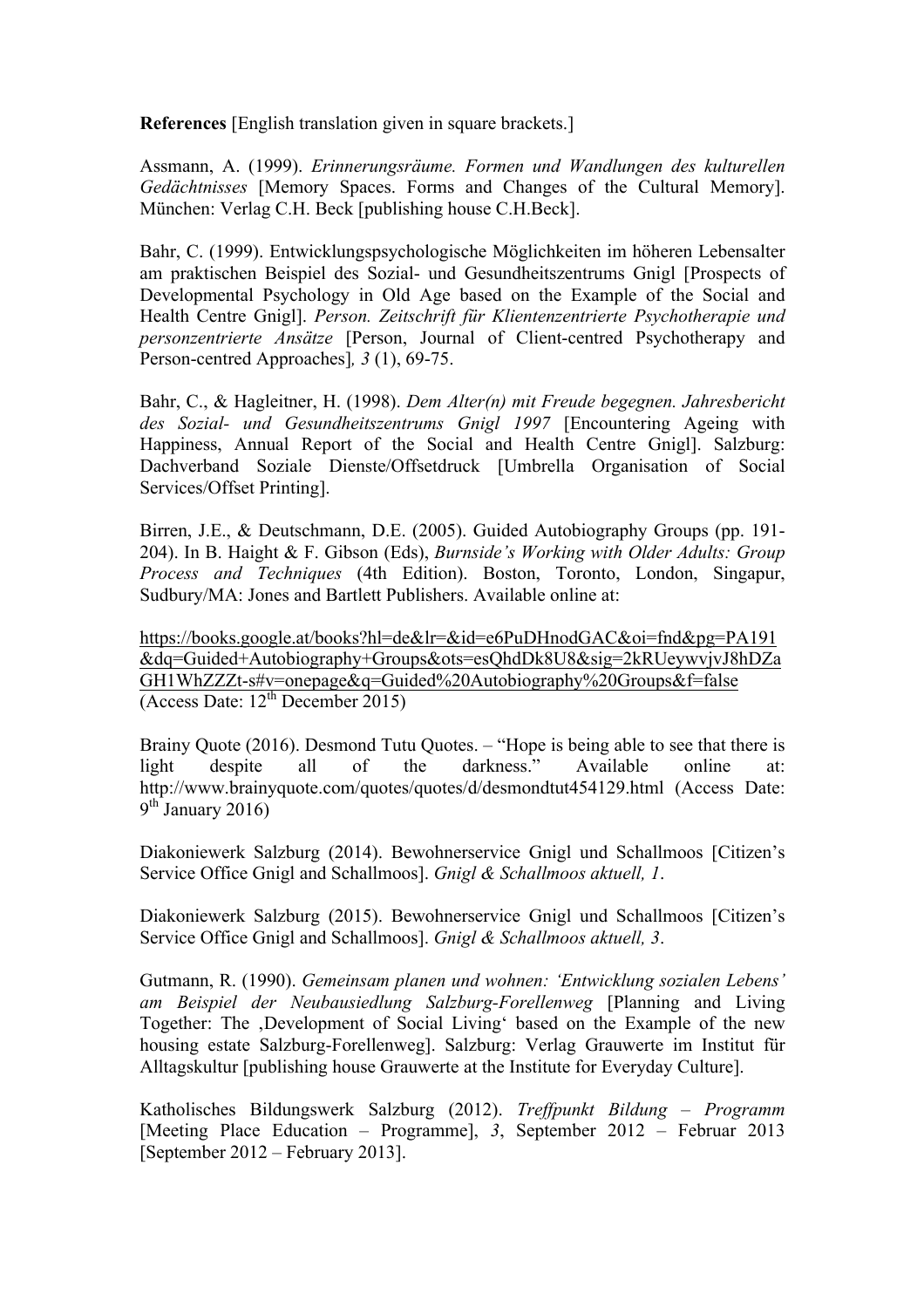Kretschmer, F. (2012). Vertrauen statt Kontrolle als Zukunftsweg. Interview mit Wolfgang Lutz [Turning Control into Trust as the Sensible Way Forward. Interview with Wolfgang Lutz]. *Der Standard – Bildung & Karriere* [Der Standard – Education & Career],  $16^{th}$ -17<sup>th</sup> June, 2012, p. K26.

Kolland, (2005). *Bildungschancen für ältere Menschen* [Educational Opportunities for Elderly People]. Wien [Vienna]: LIT Verlag [publishing house LIT].

Lieferinger Post (2009). *Stadtteilzeitung für Liefering – Jubiläum am Forellenweg – 20 Jahre Forellenwegsiedlung – 20 Jahre Siedlerverein Forellenweg, 2* [District Newspaper for Liefering – Anniversary at Forellenweg – 20 years Settlement Forellenweg – 20 years Residents*'* Association Forellenweg, issue 2].

Mayring, Ph. (2010). *Qualitative Inhaltsanalyse* (11., aktualisierte und überarbeitete Auflage) [Qualitative Content Analysis,  $11<sup>th</sup>$  updated and revised edition]. Weinheim, Basel: Beltz Verlag [publishing house Beltz].

Obertreis, J. (Hrsg./Ed.) (2012). *Oral History*. Stuttgart: Franz Steiner Verlag [publishing house Franz Steiner].

Österreichisches Bundesinstitut für Gesundheitswesen (ÖBIG) (1993). *Integrierte Gesundheits- und Sozialsprengel. Handbuch zur Umsetzung von IGSS* [Integrated Health Care and Social Districts, Handbook on How to Implement the Model of Integrated Health Care and Social District]. Wien [Vienna]): ÖBIG [translated meaning: Austrian Federal Health Care Institute].

Österreichisches Rotes Kreuz (2004). Spezialausgabe. Innovationspreis 2004: Gemeinsam Ideen entwickeln [Austrian Red Cross: Special Issue, Innovation Award 2004: Developing Ideas Together], *Info aktuell.*

Sozial- und Gesundheitszentrum Gnigl (2000). *Mosaik* (Flyer "an einen Haushalt") [Mosaic, a flyer to all households], *4*.

Sozial- und Gesundheitszentrum Gnigl (2001). *Mosaik* (Flyer "an einen Haushalt") [Mosaic, a flyer to all households], *1*.

Stadt Salzburg Magistrat, Amt für Stadtplanung & Verkehr (Hrsg./Ed.) (2013). 30 Jahre Salzburger Gestaltungsbeirat [30-year Anniversary of the Architectural Committee of Salzburg]. *Schriftenreihe zur Salzburger Stadtplanung*, *42* [Publication Series to the Urban Planning in the City of Salzburg, issue 42].

Stadt Salzburg (Magistrat), Abteilung Soziales (Hrsg./Ed.) (2015). Soziales 2014. Jahresbericht der Abteilung 3 Soziales [Department of Social Affairs, Annual Report of Social Affairs]. Fassung vom 20.07.2015 [version of  $20<sup>th</sup>$  July 2015]. Salzburg: Magistrat. Available online at: https://www.stadtsalzburg.at/pdf/jahresbericht\_ma\_3\_soziales\_2014.pdf (Access Date: 10<sup>th</sup> December 2015)